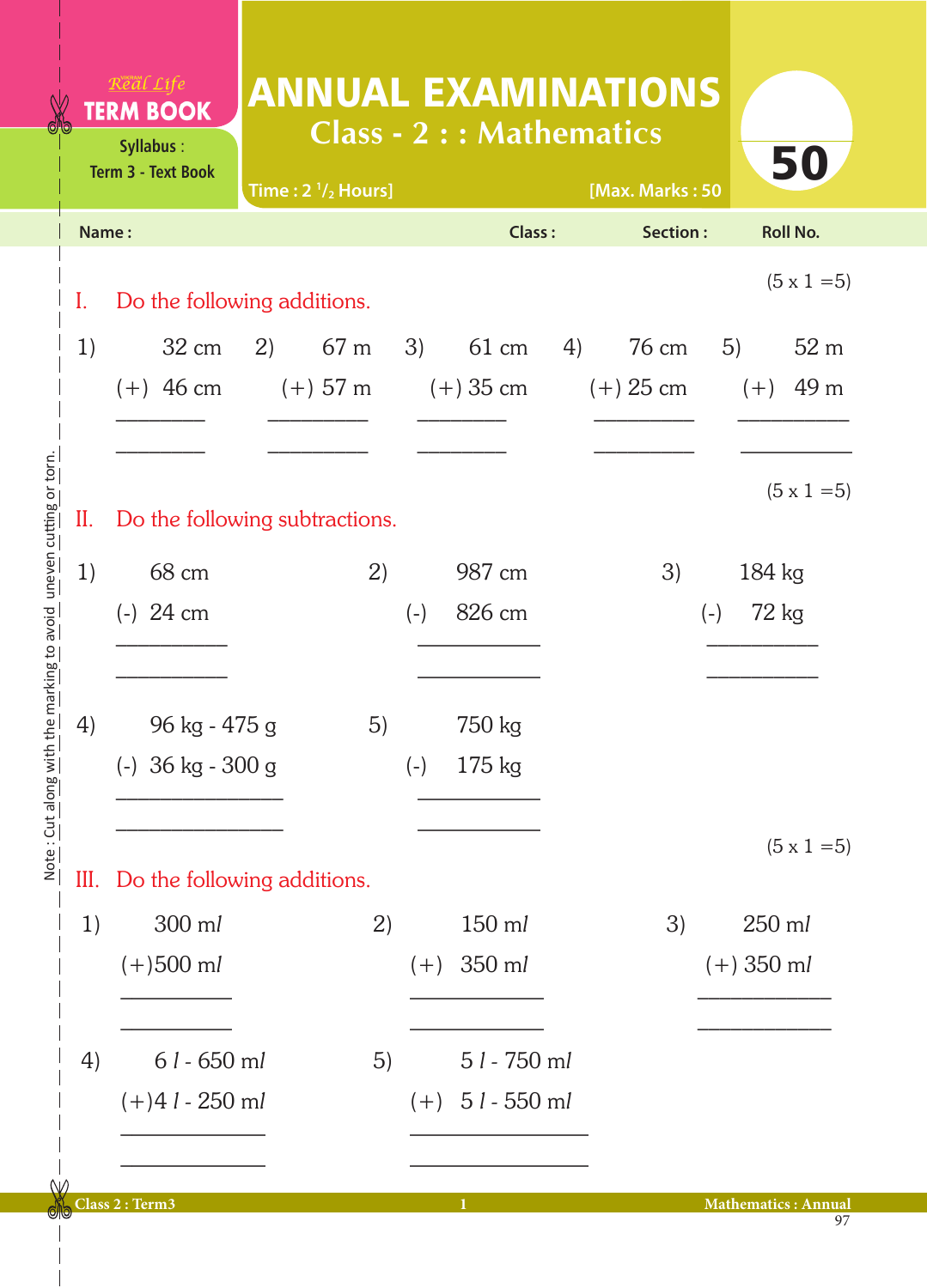$(5 \times 1 = 5)$ 

 $(10 \times 3 = 30)$ 

## IV. Do the following subtractions.

| $300$ ml         | (2) |  | 3)                                                                       | 800 ml       |
|------------------|-----|--|--------------------------------------------------------------------------|--------------|
| $(-)$ 200 ml     |     |  |                                                                          | $(+)$ 500 ml |
|                  |     |  |                                                                          |              |
| $61 - 450$ ml    | 5)  |  |                                                                          |              |
| $(+)31 - 350$ ml |     |  |                                                                          |              |
|                  |     |  |                                                                          |              |
|                  |     |  | 761<br>$(+)$ 24 l<br>$151 - 650$ ml<br>$(+)$ 5 <i>l</i> - 450 m <i>l</i> |              |

## V. Answer the following questions.

1. Measure the length of each of the following and compare using inequality symbols.



Ans.

2. How many months make a year ?

## Ans.

3. In an oil shop there is 250 *l* of oil, if 175 *l* of oil is sold out, how much oil is still in the shop ?

Ans.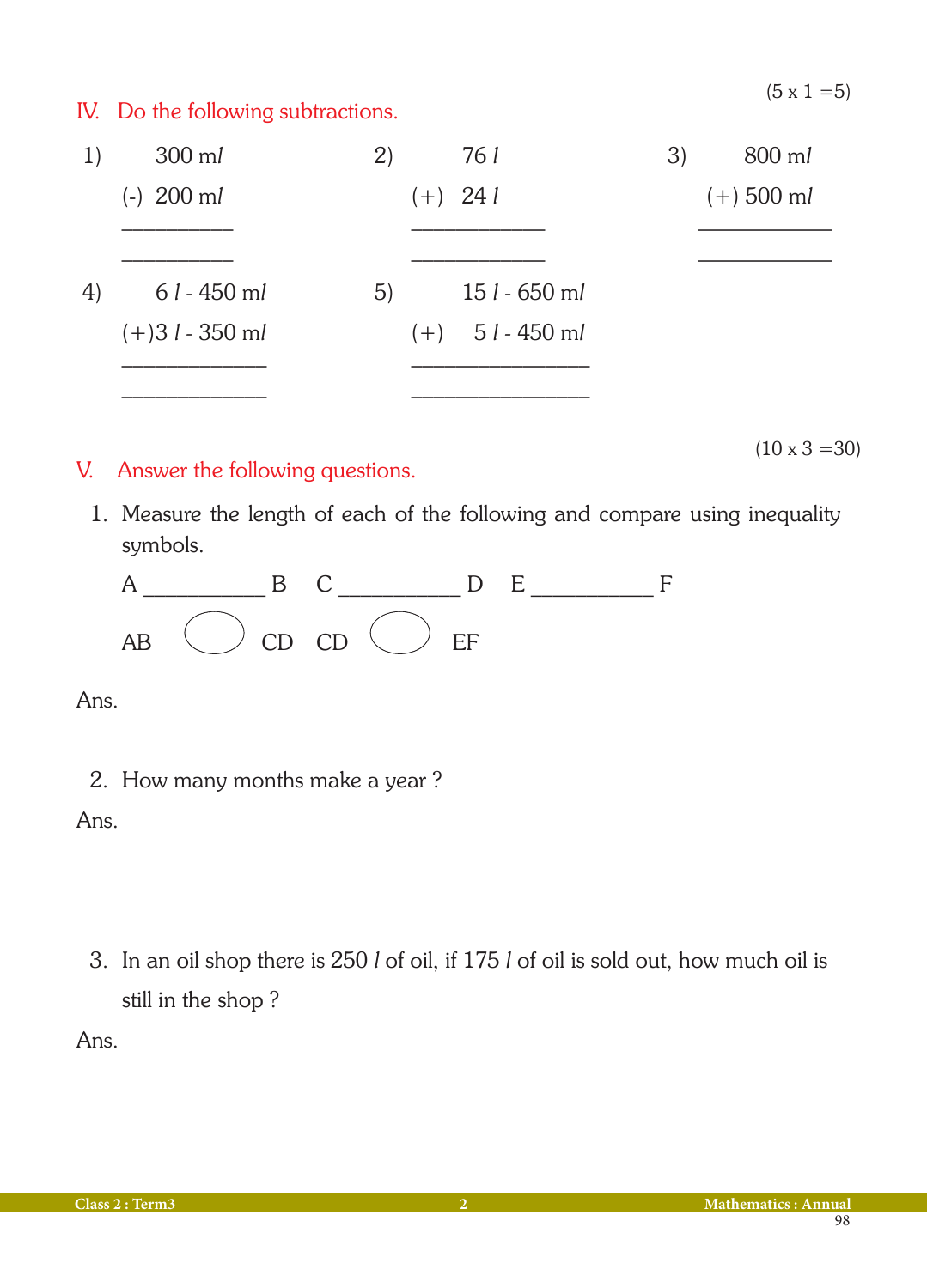4. A barrel of kerosene contains 45 *l* 500 ml of kerosene in it. If another 29 *l* 750 ml of kerosene is poured into it, what is the total volume of kerosene now ?

Ans.

5. A tin contains 25 kg of biscuits. If 12 kg 750 g of biscuits are sold away, what quantity of biscuits are still in the tin ?

Ans.

6. Add 246 gm; 239 gm and 267 gm.

Ans.

7. A zinc wire is 12 m 75 cm long. It is cut into two pieces. If one piece is 3m 50 cm long, what is the length of the other piece ?